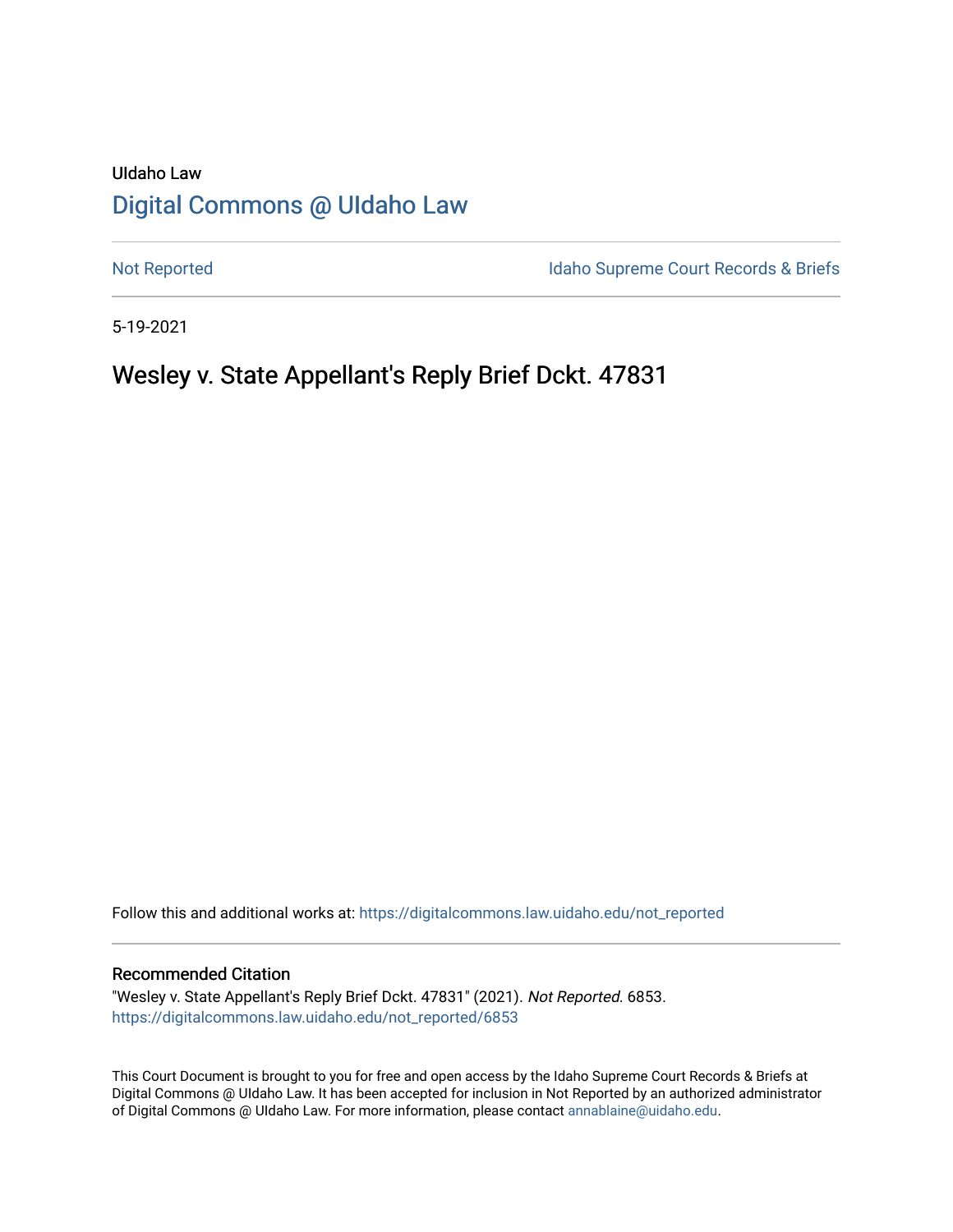Electronically Filed 5/19/2021 1:35 PM Idaho Supreme Court Melanie Gagnepain, Clerk of the Court By: Murriah Clifton, Deputy Clerk

#### **IN THE SUPREME COURT OF THE STATE OF IDAHO**

| ROBERT WESLEY WARDEN,  |                     |
|------------------------|---------------------|
|                        | NO. 47831-2020      |
| Petitioner-Appellant,  |                     |
|                        | <b>IDAHO COUNTY</b> |
| v.                     | NO. CV25-19-16      |
|                        |                     |
| <b>STATE OF IDAHO,</b> |                     |
|                        |                     |
| Respondent.            |                     |
|                        |                     |

### **REPLY BRIEF OF APPELLANT** \_\_\_\_\_\_\_\_\_\_\_\_\_\_\_\_\_\_\_\_\_\_\_\_

\_\_\_\_\_\_\_\_\_\_\_\_\_\_\_\_\_\_\_\_\_\_\_\_

## **APPEAL FROM THE DISTRICT COURT OF THE SECOND JUDICIAL DISTRICT OF THE STATE OF IDAHO, IN AND FOR THE COUNTY OF IDAHO**

\_\_\_\_\_\_\_\_\_\_\_\_\_\_\_\_\_\_\_\_\_\_\_\_

#### **HONORABLE GREG FITZMAURICE District Judge**

\_\_\_\_\_\_\_\_\_\_\_\_\_\_\_\_\_\_\_\_\_\_\_\_

**State Appellate Public Defender Deputy Attorney General I.S.B. #6555 Criminal Law Division**

**ANDREA W. REYNOLDS Boise, Idaho 83720-0010 Deputy State Appellate Public Defender (208) 334-4534 I.S.B. #9525 322 E. Front Street, Suite 570 Boise, Idaho 83702 Phone: (208) 334-2712 Fax: (208) 334-2985 E-mail: documents@sapd.state.id.us**

**ATTORNEYS FOR ATTORNEY FOR DEFENDANT-APPELLANT PLAINTIFF-RESPONDENT**

**ERIC D. FREDERICKSEN KENNETH K. JORGENSEN P.O. Box 83720**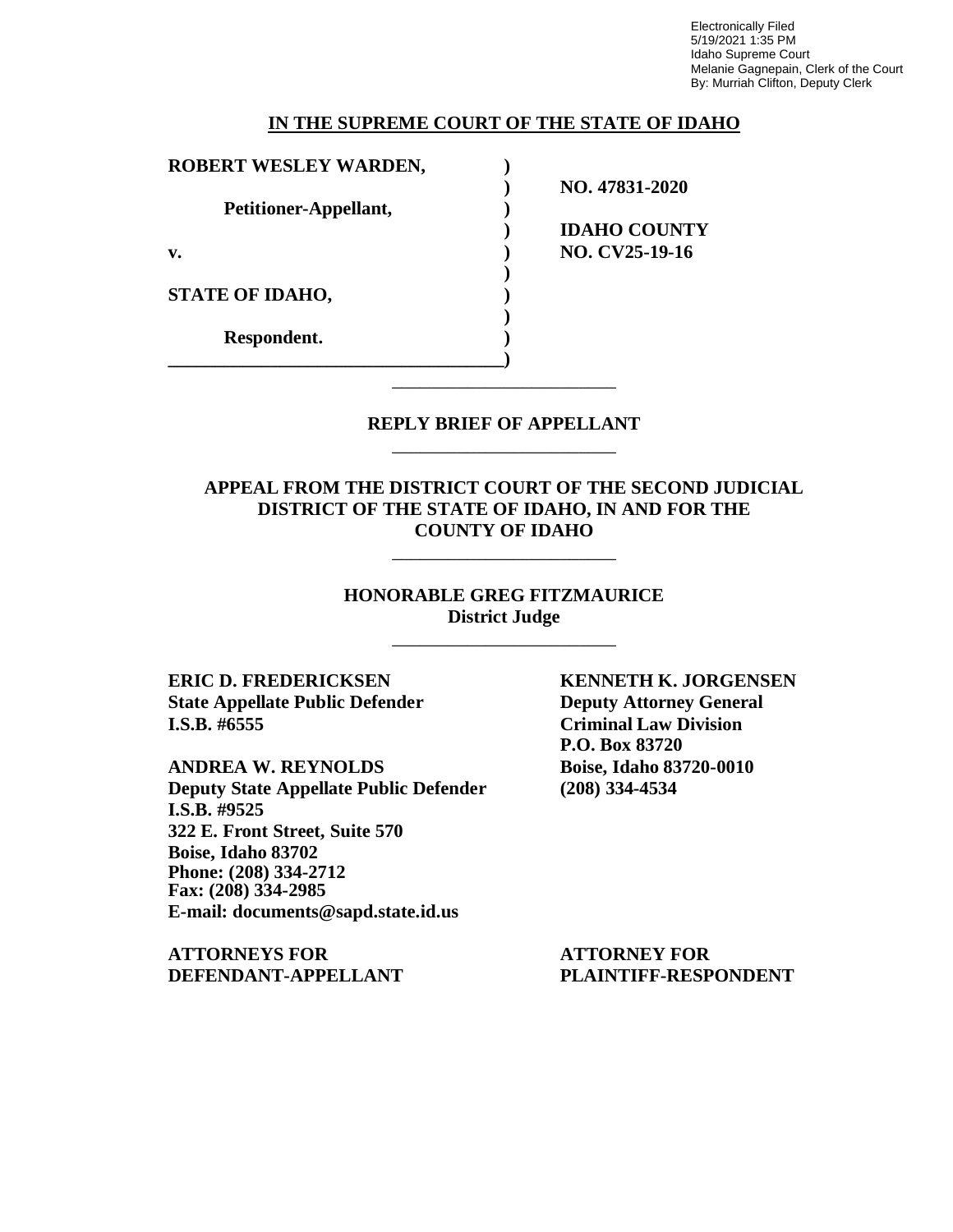# **TABLE OF CONTENTS**

| <b>Statement of Facts and</b>                                                                                                                                                              |
|--------------------------------------------------------------------------------------------------------------------------------------------------------------------------------------------|
|                                                                                                                                                                                            |
|                                                                                                                                                                                            |
| The District Court Erred In Summarily Dismissing Mr. Warden's Claim<br>That He Received Ineffective Assistance Of Counsel When His<br>Attorney Failed To Challenge Whether The Stop Of His |
| A. Mr. Warden Provided An Adequate Record To Support His Petition In<br>The District Court And Provides An Adequate Record To This Court                                                   |
| B. A Motion To Suppress Challenging Whether The Stop Of Mr. Warden's<br>Vehicle Was Supported By Reasonable Suspicion Should Have                                                          |
|                                                                                                                                                                                            |
|                                                                                                                                                                                            |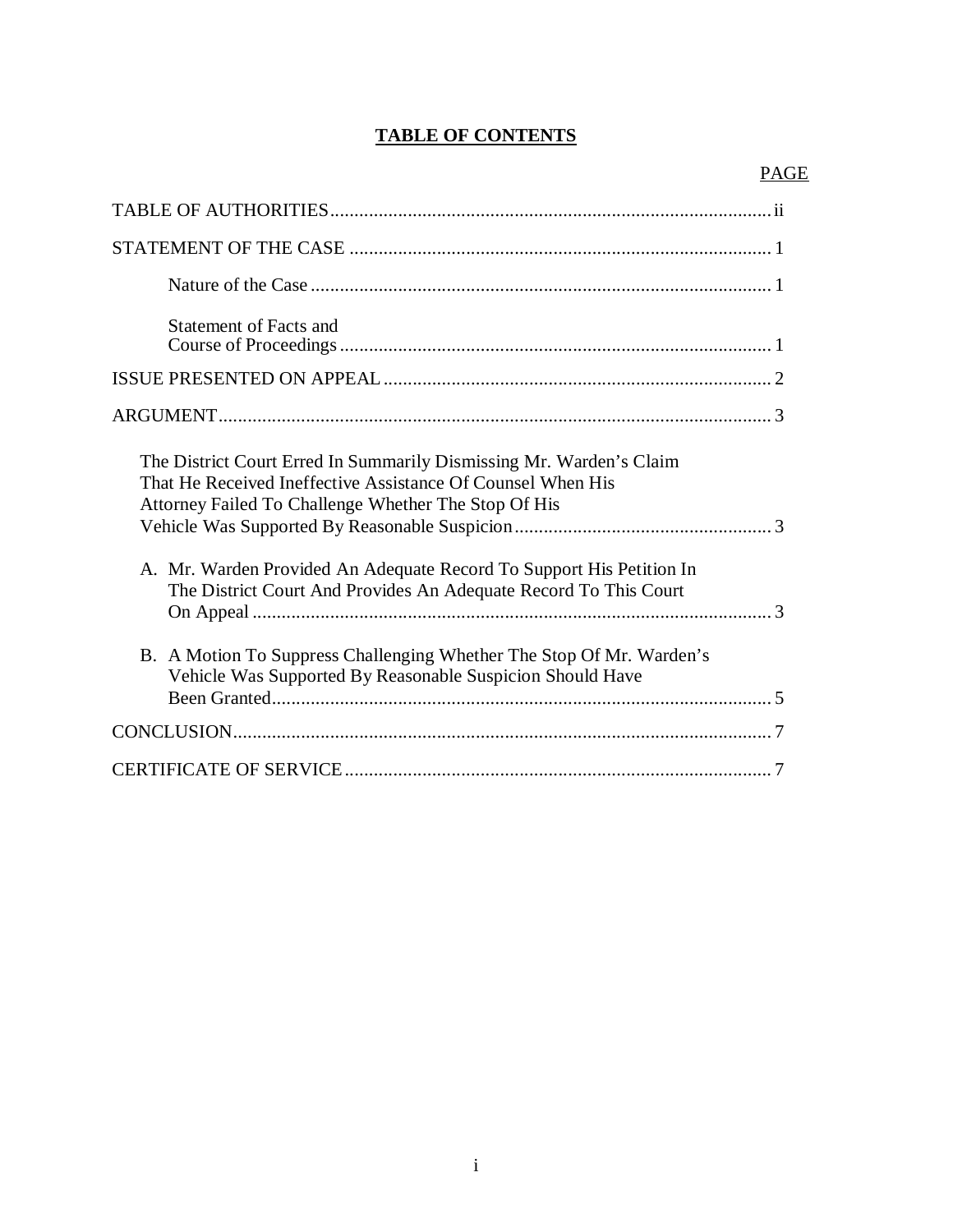# **TABLE OF AUTHORITIES**

| Cases                           |  |
|---------------------------------|--|
|                                 |  |
|                                 |  |
|                                 |  |
| <b>Statutes</b><br><b>Rules</b> |  |
|                                 |  |
|                                 |  |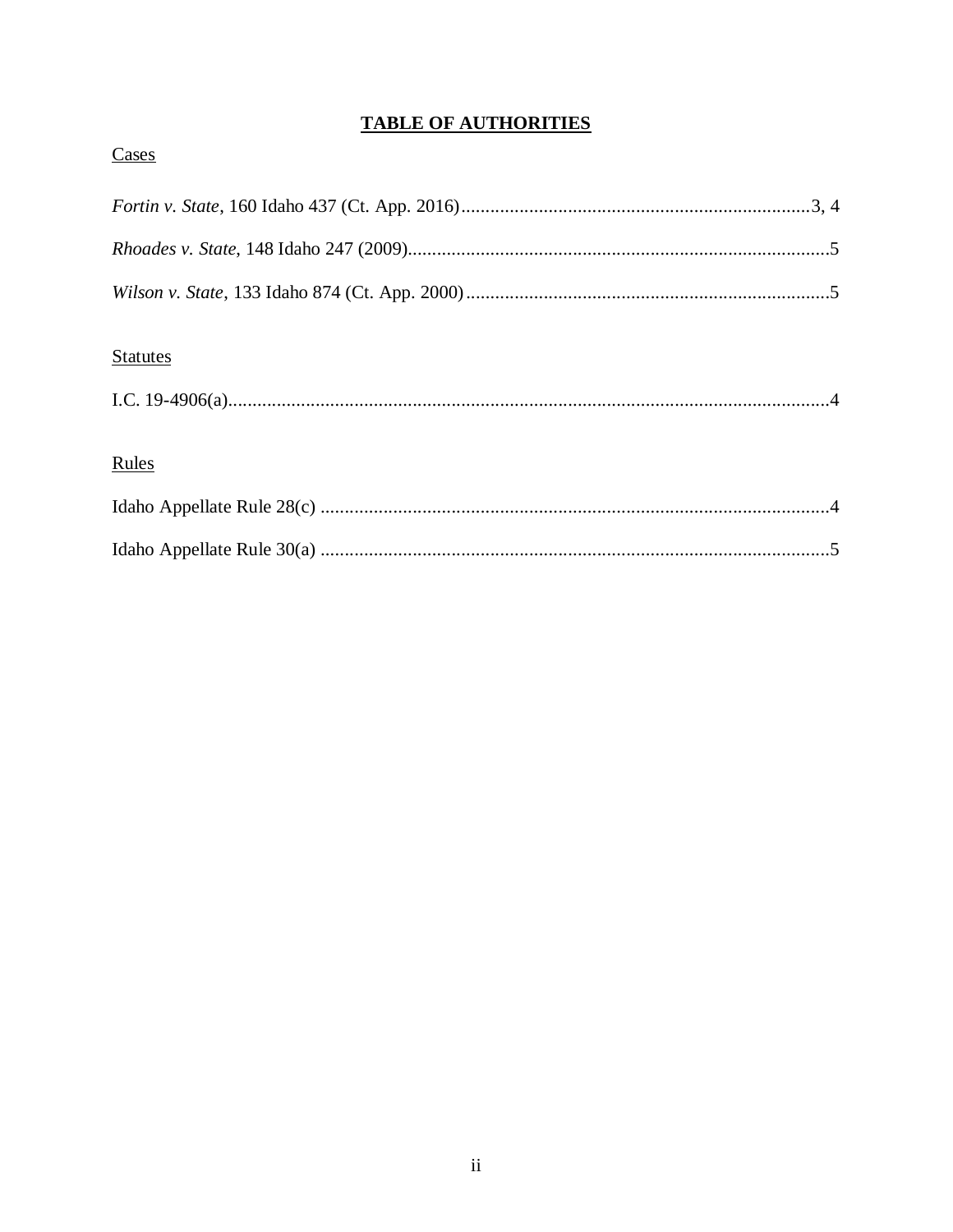#### STATEMENT OF THE CASE

#### Nature of the Case

The district court erred in summarily dismissing Mr. Warden's petition for postconviction relief because he raised a genuine issue of material fact as to whether he received ineffective assistance of counsel. Mr. Warden argued in his Appellant's Brief that his trial counsel rendered ineffective assistance when he failed to challenge, in his motion to suppress, whether the stop of Mr. Warden's vehicle was supported by reasonable suspicion. (*See* Appellant's Br., pp.5-8.) The State argues in its Respondent's Brief that the Court should reject Mr. Warden's argument because he failed to provide an adequate record to support his petition in the district court, and fails to provide an adequate record on appeal. (Respondent's Br., p.5.) The State also argues the district court was correct to summarily dismiss Mr. Warden's petition because "[a] motion to suppress on the grounds set out in Warden's petition would certainly have been denied." (Respondent's Br., p.4.) The State is wrong on both fronts. Mr. Warden submits this Reply Brief to explain why the record was and is sufficient, and to show that a motion to suppress challenging reasonable suspicion should have been granted.

#### Statement of Facts and Course of Proceedings

Mr. Warden include a statement of facts and course of proceedings in his opening brief, which he relies on and incorporates herein. (*See* Appellant's Br., pp.1-2.)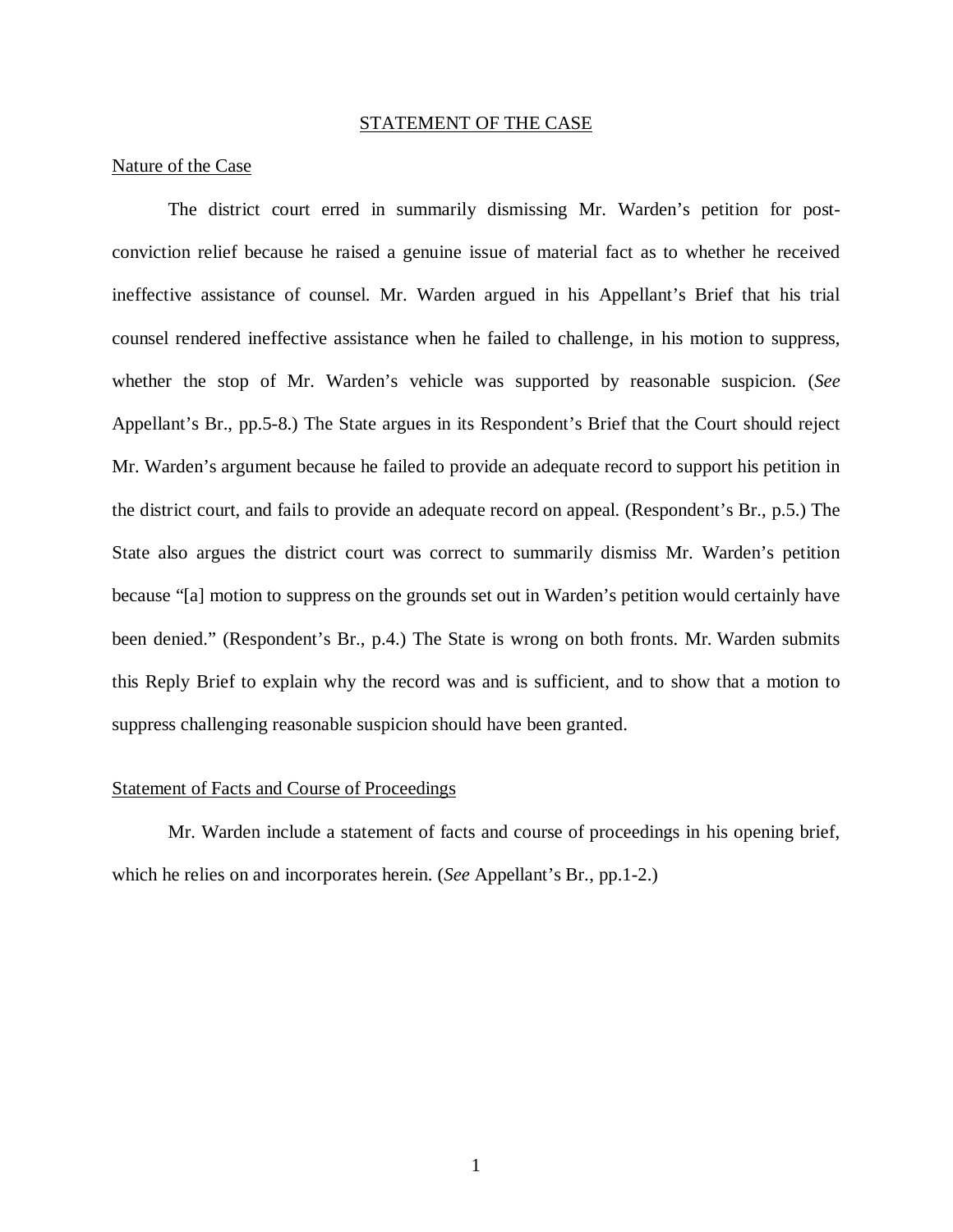# ISSUE

Did the district court err in summarily dismissing Mr. Warden's claim that he received ineffective assistance of counsel when his attorney failed to challenge whether the stop of his vehicle was supported by reasonable suspicion?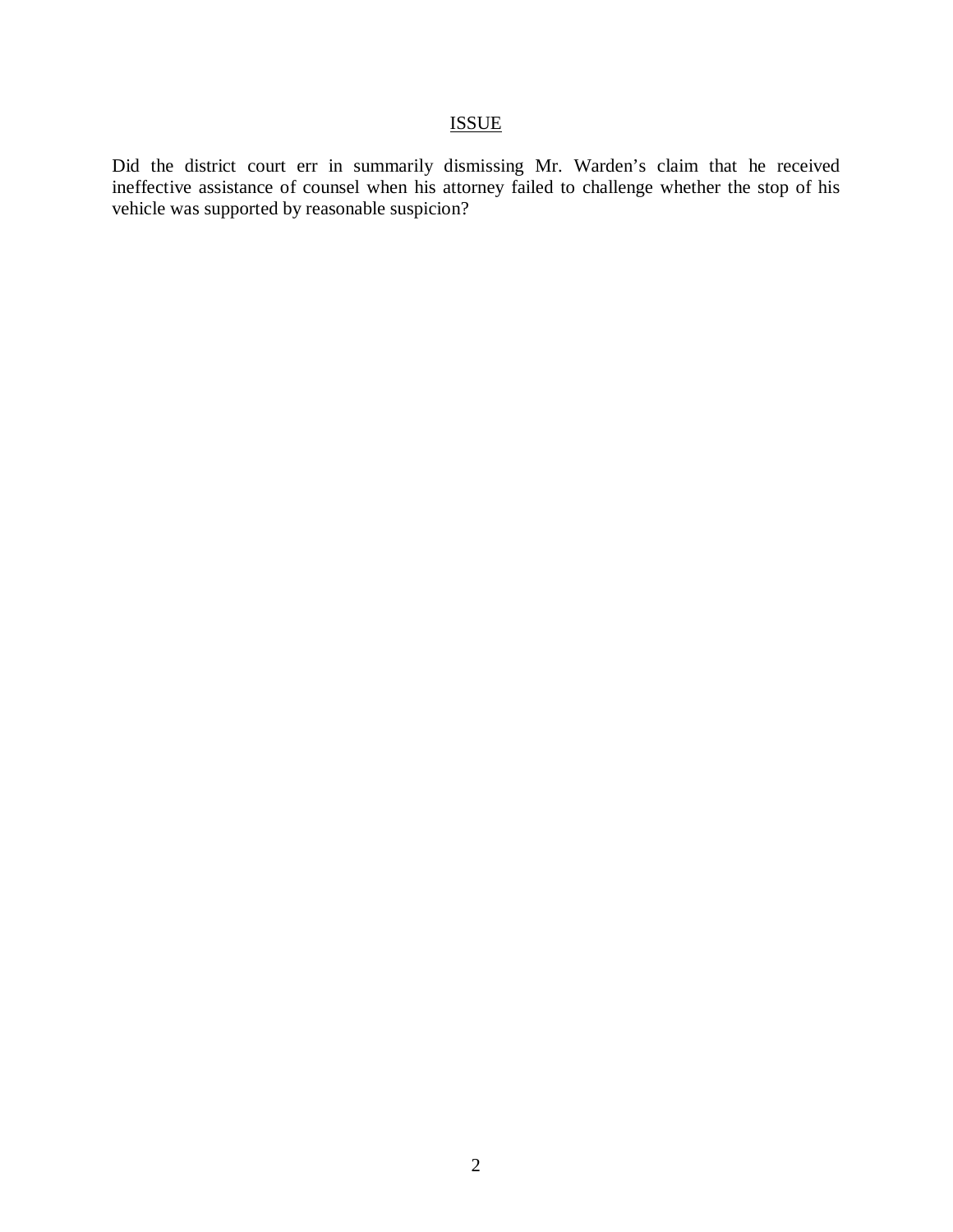#### ARGUMENT

### The District Court Erred In Summarily Dismissing Mr. Warden's Claim That He Received Ineffective Assistance Of Counsel When His Attorney Failed To Challenge Whether The Stop Of His Vehicle Was Supported By Reasonable Suspicion

## A. Mr. Warden Provided An Adequate Record To Support His Petition In The District Court And Provides An Adequate Record To This Court On Appeal

The State contends this Court should affirm because Mr. Warden failed to provide to the district court, or to this Court on appeal, the motion to suppress and accompanying briefing filed in the underlying criminal case. (Respondent's Br., p.7.) The State is incorrect. The district court had an adequate record to consider Mr. Warden's ineffective assistance of counsel claim, and Mr. Warden has provided an adequate record to this Court on appeal.

The State cites *Fortin v. State*, 160 Idaho 437 (Ct. App. 2016), in support of its argument that this Court should affirm because Mr. Warden failed to submit his motion to suppress and accompanying briefing to the district court. (Respondent's Br., p.7.) In *Fortin*, the petitioner argued the district court denied him access to the courts by refusing to take judicial notice of certain documents. 160 Idaho at 444. In rejecting this claim, the Court of Appeals noted that, "[u]pon filing his petition, [the petitioner] had the opportunity to develop a record sufficient to support his post-conviction claims by requesting the district court take judicial notice of specific documents or items within the desired case files." *Id.* The Court found no error in the district court's denial of the petitioner's request for judicial notice on account of its lack of specificity. *Id.* The Court explained "it was [the petitioner's] own failure . . . which caused his inability to establish the desired record both for purposes below and on appeal," and thus held his access to the courts was not unduly restricted. *Id.*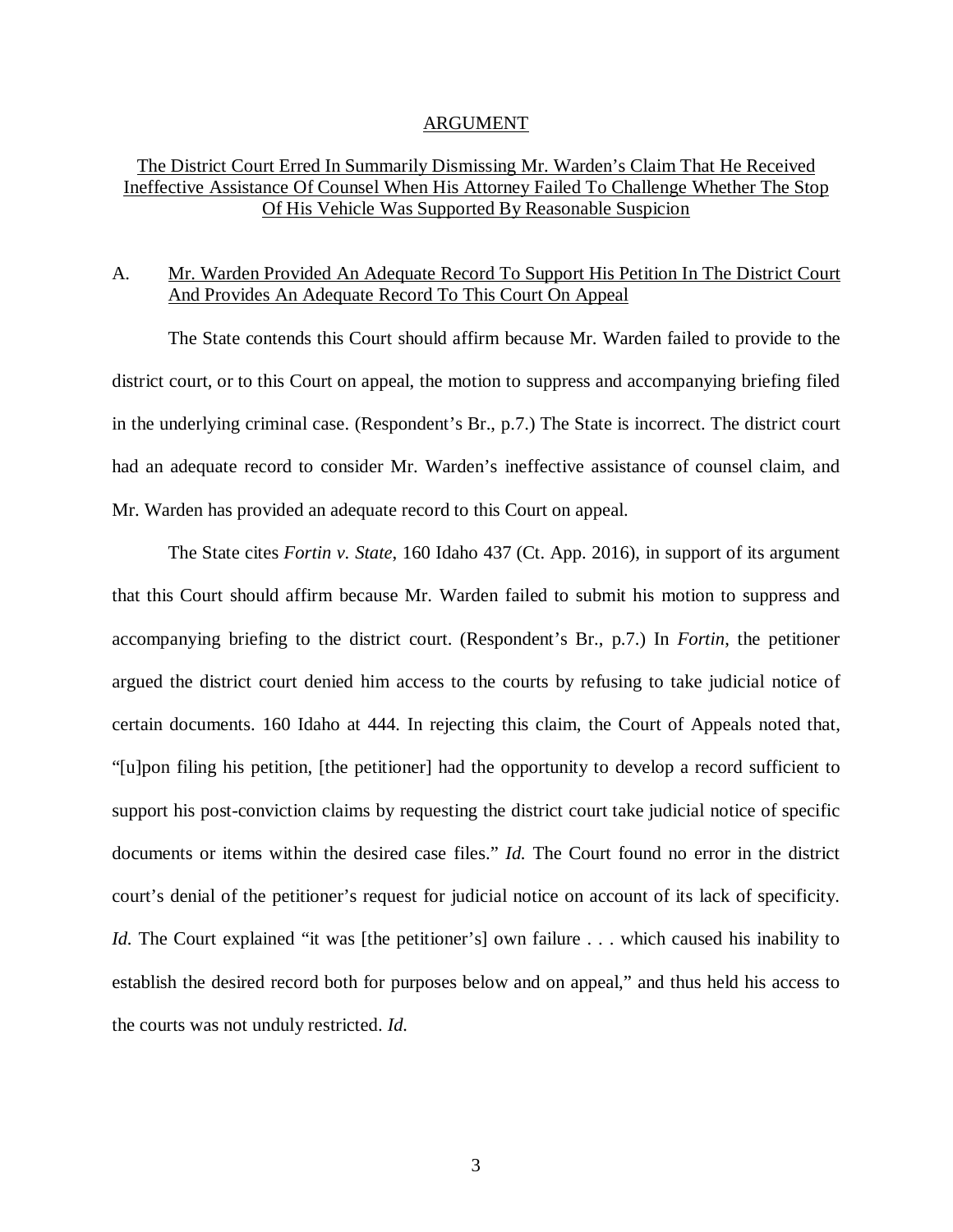The holding in *Fortin* has no bearing on this case, as Mr. Warden does not contend he was denied access to the courts and raises no issue with respect to the district court's order admitting certain exhibits. (*See* R., pp.177-78.) Significantly, the *Fortin* Court recognized that the Uniform Post-Conviction Procedure Act provides that "if a post-conviction petition is not accompanied by the record of the proceedings challenged therein, *the state* shall file with its answer the record or portions thereof that are material to the questions raised in the application." 160 Idaho at 444 (quotation marks omitted, emphasis added); *see also* I.C. 19-4906(a). Thus, in the context of post-conviction, it is *not* the petitioner's burden to file with the district court the material portions of the record; rather, the burden falls on the State. *See id.* This Court should thus decline the State's request to "reject" Mr. Warden's appeal. (*See* Respondent's Br., p.7.)

Moreover, it is undisputed in this case that the motion to suppress filed by Mr. Warden's trial counsel did not challenge whether Deputy AuGello had reasonable suspicion to stop Mr. Warden's vehicle. The district court noted at the hearing on the State's motion for summary dismissal that defense counsel "only briefly addressed the stop" at the suppression hearing, and said "the majority of [the] hearing addressed the aggravated assault charge against Warden . . . ." (R., p.184.) The district court considered the transcript of the suppression hearing, which was filed in the district court and is contained in the record on appeal. (*See* R., pp.177-78; Exs., pp.130-83.) The State did not object to the adequacy of the record in the district court and did not feel it necessary to provide the district court with a copy of the motion to suppress and briefing thereon. The district court considered Mr. Warden's claim of ineffective assistance of counsel on its merits, and its decision must be reviewed by this Court on its merits.

Mr. Warden has also provided an adequate record to this Court on appeal. Idaho Appellate Rule 28(c) provides that "[a]ny party may request any written document filed or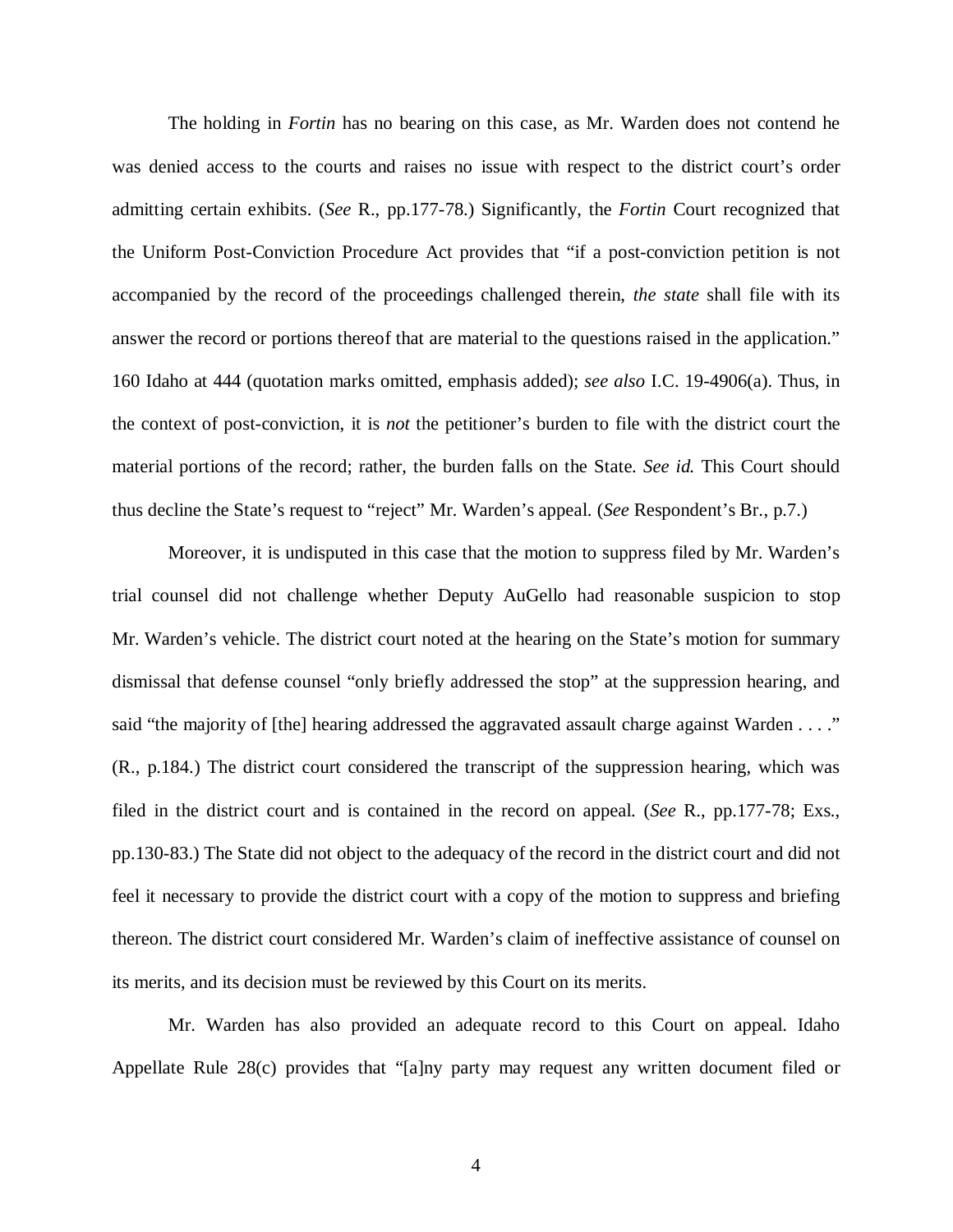lodged with the district court . . . to be included in the clerk's . . . record . . . ." A party may move to augment the record, pursuant to Idaho Appellate Rule 30(a), with any documents that were presented to the district court, but are not contained in the record on appeal. Here, it would not be proper for the record on appeal to include the motion to suppress and accompanying briefing as these documents were not filed with, lodged with, or considered by the district court. While this Court will not presume any error in the absence of an adequate record in appeal, *see Wilson v. State*, 133 Idaho 874, 878 (Ct. App. 2000), there is an adequate record in his case, and thus no presumption can be made with respect to Mr. Warden's ineffective assistance of counsel claim based on the state of the record.

## B. A Motion To Suppress Challenging Whether The Stop Of Mr. Warden's Vehicle Was Supported By Reasonable Suspicion Should Have Been Granted

The State asserts Mr. Warden's argument on appeal fails on the merits because "[a] motion to suppress on the grounds set out in Warden's petition would certainly have been denied." (Respondent's Br., p.4.) In the State's view, Mr. Warden's "attempt to cast doubt on Deputy AuGello's stated reason for initially turning around to follow him is . . . without merit." (Respondent's Br., p.10.) And, in the State's view, even if there was doubt regarding Deputy AuGello's reason for turning around and following Mr. Warden, that doubt does not affect Deputy AuGello's testimony that he observed Mr. Warden crossing the center line after he turned around. (*Id.*) The State is incorrect, and its motion for summary dismissal should have been denied.

"On review of a dismissal of a post-conviction relief application without an evidentiary hearing, this Court . . . will liberally construe the facts and reasonable inferences in favor of the non-moving party." *Rhoades v. State*, 148 Idaho 247, 250 (2009). The underlying facts alleged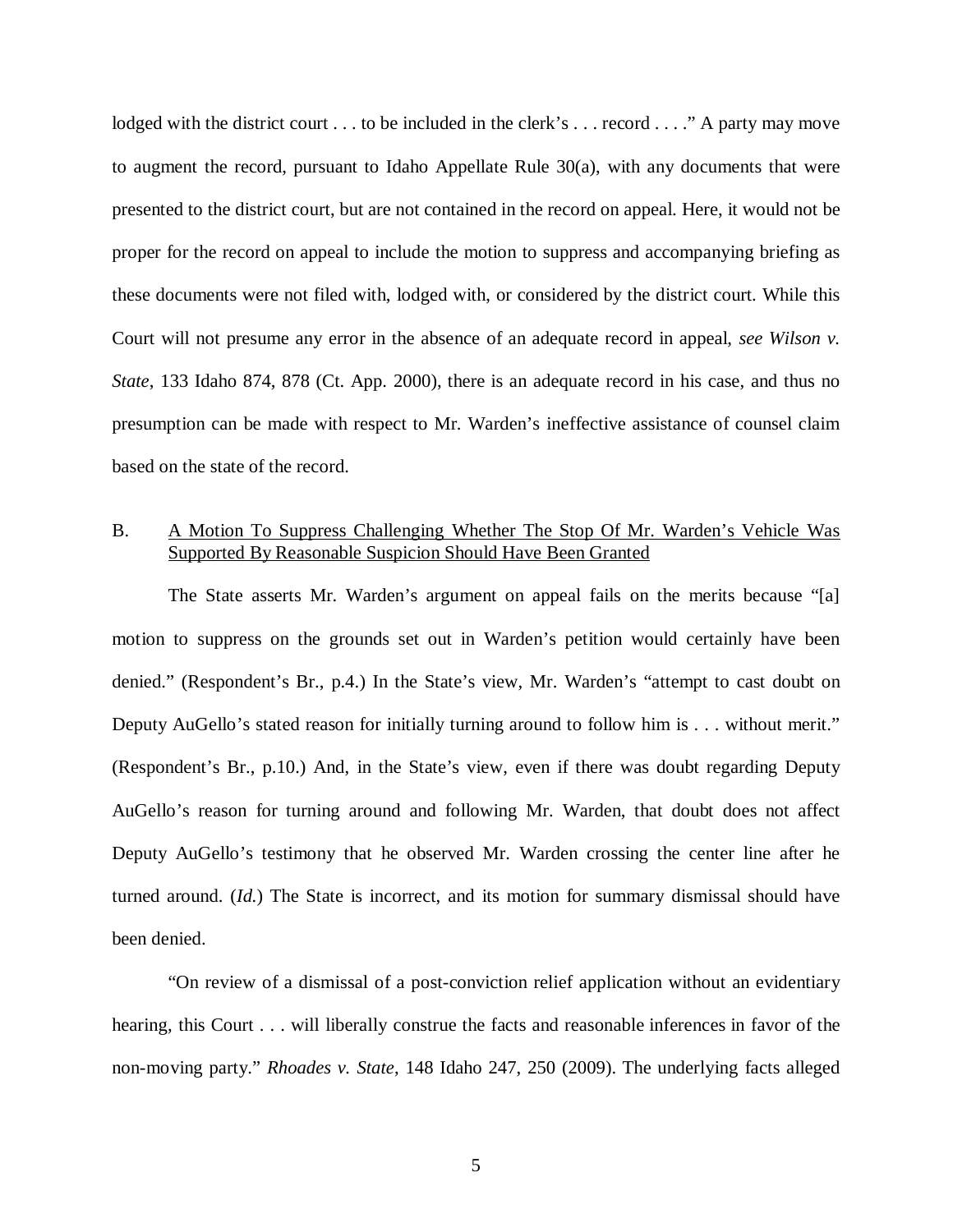by the petitioner "must be regarded as true." *Id.* (quotation marks omitted). Regarding the facts alleged by Mr. Warden as true, and construing all reasonable inferences in his favor, the district court would have granted a motion to suppress in the underlying criminal case if Mr. Warden's trial counsel has challenged whether the stop of Mr. Warden's vehicle was supported by reasonable suspicion.

Mr. Warden argued in the district court that "[a]side from *not knowing where the event occurred*, Deputy AuGello testified to things he saw that he could not have seen, given the speeds of the vehicles, the lighting available, and the placement of the fog line in the curve of the road. (R., p.72.) Deputy AuGello stopped Mr. Warden at approximately 10:30 p.m., after the moon had set, somewhere between mile marker 72 and 73 on Highway 12. (R., pp.66-67.) There is no lighting along Highway 12 from mile marker 71 to mile marker 74. (R., p.67.) Deputy AuGello said he observed Mr. Warden, driving in the opposite direction on Highway 12, and saw in his side mirror that "he had drifted across the fog line after he passed me." (R., p.64.) He testified that he stopped Mr. Warden at mile marker 72, which is in the middle of an "S" curve that makes visibility difficult even in broad daylight. (R., p.68.) At the time Deputy AuGello claimed to observe Mr. Warden, their vehicles were separated from each other at a combined speed of 90 to 100 miles per hour. (R., p.72.)

Mr. Warden argued Deputy AuGello's description of the events leading up to the traffic stop were "inherently unreliable." (R., p.73.) He argued that, if his trial counsel had challenged Deputy AuGello's statements regarding his initial observations of Mr. Warden, the district court would have found him to be not credible. The district court would have discounted Deputy AuGello's testimony because he could not have seen what he testified to seeing, at the time and location he testified to seeing it. Construing all reasonable inferences in Mr. Warden's favor, the